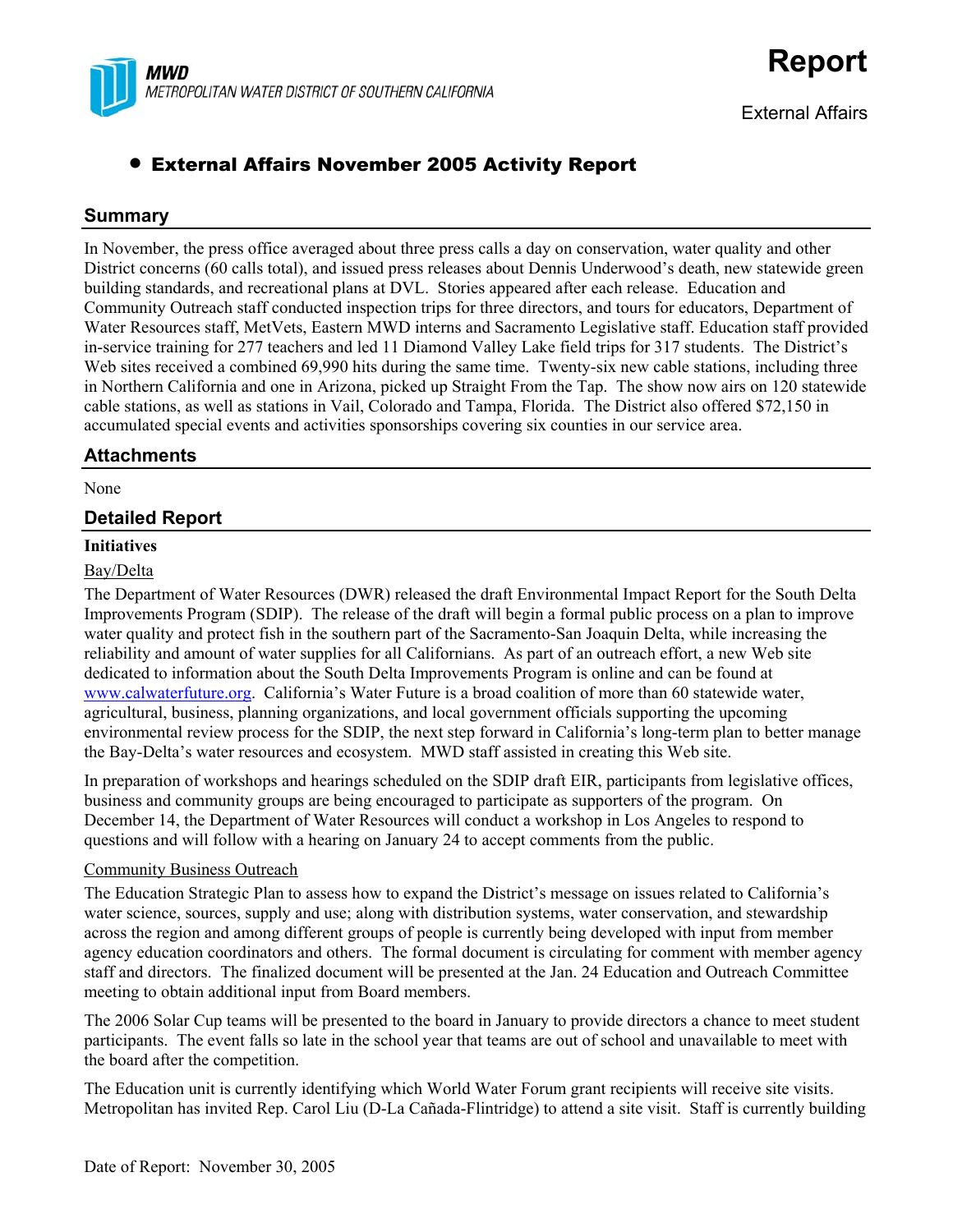# Board Report (External Affairs November 2005 Activity Report)

on a process, initiated with the Long Beach Municipal Water Department, to create better communication about the program among schools, member agencies and Metropolitan.

Staff is currently working with Director Tim Brick, Friends of the United Nations, Sanitation Districts of Los Angeles County, U.S. Bureau of Reclamation and the University of Southern California to continue planning of an all-day water issues conference at USC on Feb. 10, 2006.

External Affairs is assisting Water System Operations and Engineering with outreach to cities, residents and businesses affected by capital improvement projects at Weymouth, Diemer, Mills and Skinner water treatment plants. Metropolitan will present the Weymouth Master "Site Plan" to the City of La Verne's Design Review Committee in December. A study workshop with the city planning commission will follow in January. The City of Yorba Linda has requested that Metropolitan hold a community briefing on Jan. 19 to inform residents about construction work at Diemer. External Affairs staff also provided outreach to the community affected by the San Fernando Valley Feeder repair project, and assisted and coordinated with communications and member agency customer service representatives for the emergency repairs to the Santa Ana Valley Pipeline.

Metropolitan held a "Strategies in Procurement" seminar on Nov. 2 at the Diemer facility and a "Strategies in Construction" class in San Diego on Nov. 30. Attendees learned the history of Metropolitan, strategies on bidding public sector procurement, and construction contracts and upcoming opportunities.

Metropolitan received an award Nov. 10 from the Black Business Association during its annual Public Utilities Procurement Conference. This award was given to Metropolitan for its commitment to diversity in contracting, as well as its strong results in keeping the business community informed through its weekly e-newsletter. Accepting the award for Metropolitan were Directors Willard Murray and Isadore Hall.

The Business Outreach Program held its second "Connect 2 Met" outreach seminar on Nov. 16 in Long Beach. The event featured Director Helen Z. Hansen and the City of Long Beach Water Department. The conference included a panel that consisted of a certified public accountant, an attorney, a bonding company, a lender and a representative of the Small Business Administration. About 100 people attended.

Business Outreach presented its soon-to-be released Disabled Veterans Business Enterprise (DVBE) program on November 10 and 17 at the California State Alliance meetings in Los Angeles and Sacramento. These meetings were hosted by the California Veteran's Affairs Department and were attended by staff from the State of California as well as an advisory board made up of DVBEs. Metropolitan's presentation covered the history and the status of our current small business program and how we would incorporate DVBEs into this program. Metropolitan also touched upon apprenticeship and internship programs that will be launched after the first of the year.

Staff continues to assist WSO, Engineering and Real Estate Services with community and government relations related to the West Valley Feeder, San Diego Pipeline 6, Perris Valley Pipeline and Cross Connection construction work and encroachment on Metropolitan property.

#### Water Quality/Reliability

On November 11, Director Dan Griset and External Affairs staff attended a meeting in the 68th District Office of Assemblyman Van Tran. Discussions involved SDIP and water supply as well as other issues pertinent to his constituents.

On November 3 and 4, Metropolitan Water District and several member agencies promoted and unveiled the latest on the "California Friendly" Model Home Program to home builders and developers at the 2005 Building Industry Show in Long Beach, California. Metropolitan staff hosted homebuilders and developers for a special educational seminar on Nov. 3 entitled "Building Value Through Today's Conservation Incentive Program." Additionally, Metropolitan and staff from several member agencies provided program information materials on the program to BIS show attendees when they visited the "California Friendly" Programs booth. The California Building Industry Association is partnering with Metropolitan to establish state standards for water-saving goals in its Green Builder Program. A cornerstone of CBIA's voluntary California Green Builder Program will be the use of several California Friendly water-saving features developed by Metropolitan, including landscaping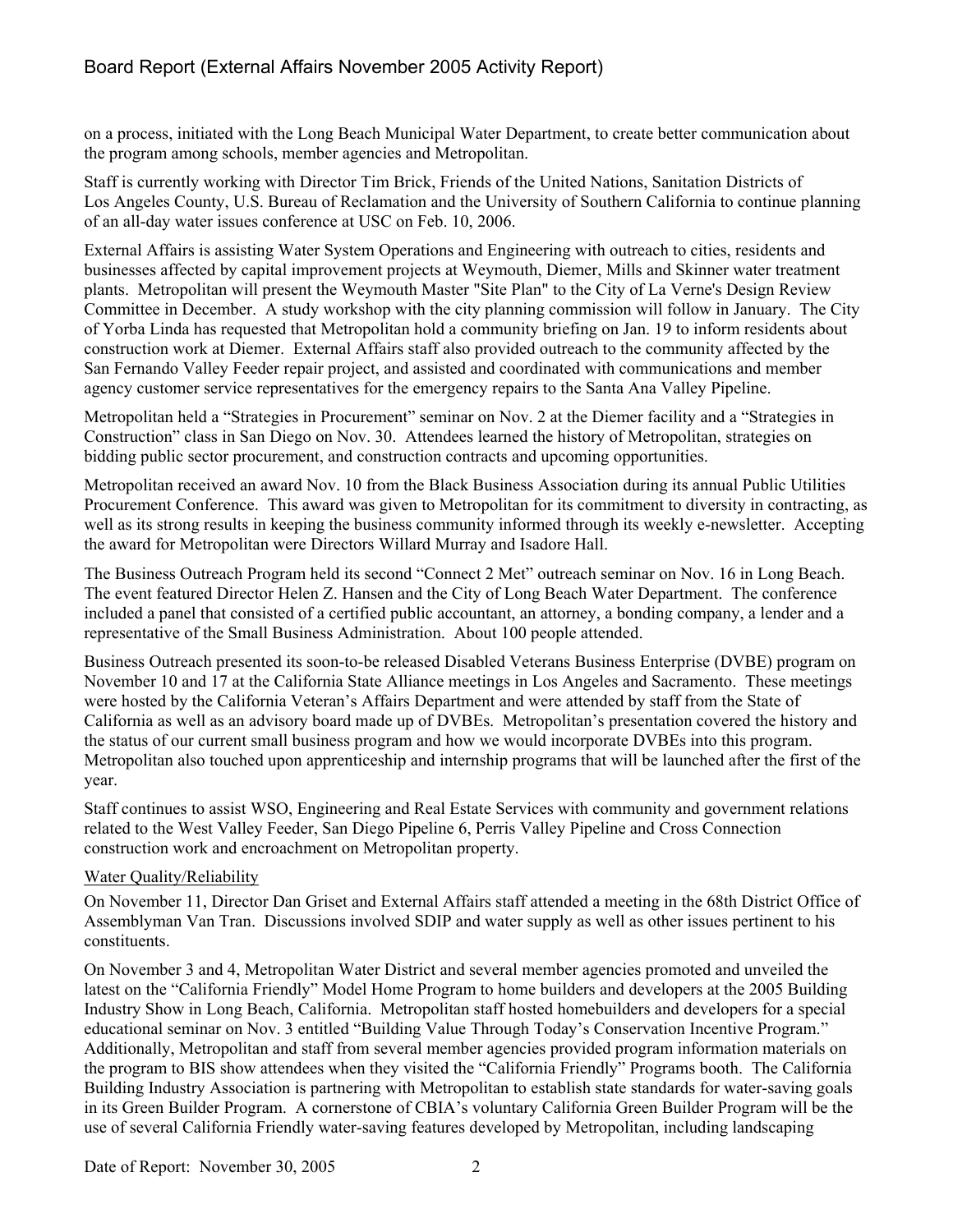featuring smart, sustainable design, plants that are right for the climate, and state-of-the-art irrigation systems. Homebuilders who install the latest water-saving devices and practices will reduce water use in new homes by at least 12 percent, or about 20,000 gallons annually.

External Affairs, in cooperation with Water Resources Management, distributed more than 110 "smart" or weather-based sprinkler controllers via a pilot program organized by Metropolitan in conjunction with Los Angeles Department of Water & Power. Participating DWP customers swapped old controllers for state-of-theart weather-based irrigation controllers and attended a 20-minute training session on how to install and program the devices. KFWB-AM covered the event, as did the Los Angeles Daily News. The program is important because it will help us assess and encourage market acceptance of these controllers.

## Legislative Outreach

While the Legislature is in session, detailed information about pending legislation will be included in an attached Legislative Matrix, with any changes since the previous month's meeting highlighted in grey. Because the Legislature is not in session, there will be no matrix in November or December.

## *Regional*

External Affairs attended the League of California Cities, Inland Empire Division's Third Annual James S. Thalman Memorial Public Service Award Dinner in Ontario where Metropolitan was recognized for its efforts to support the League as a partner. Also attending were Senators Nell Soto (D-Ontario), and Bob Dutton (R-Rancho Cucamonga); Assemblyman Bill Emmerson (R-Redlands); and legislative staff from the offices of Assembly members John Benoit (R-Palm Desert), Russ Bogh (R-Cherry Valley) and Bonnie Garcia (R-Cathedral City). Larry Gable represented the Governor's office.

Directors Brown, Edwards, Morris and Brick visited with the cities of Phoenix and Scottsdale on Nov. 8-9 to discuss water conservation and management programs of interest. The directors met with several agencies to coordinate and learn about innovative local water resource management practices – including water conservation, recycling, and salinity management. Additionally, they were provided an aerial tour of the Salt River Project – the historic Arizona backbone regional water supply for the greater Phoenix valley that is similar in size to Metropolitan's service area.

## *State*

On Nov. 10, legislative affairs and water resources management staff conducted a joint meeting of conservation coordinators and legislative coordinators from several member agencies to discuss potential 2006 water conservation legislation. Conservation topics discussed included likely legislation pertaining to upcoming recommendations of the AB 2717 task force – a task force that has been conducting meetings over the past year to suggest means to improve landscape water efficiency and conservation. Additional meetings will be held as necessary to review and discuss input on AB 2717 recommendations and other legislative efforts related to water conservation.

Following the Governor's veto of SB 820 – a wide-ranging bill that would have enhanced surface water and groundwater use reporting in the state -- Senate Natural Resources and Water Committee staff have begun a series of meetings to discuss follow-up legislation pertaining to water use and water planning. In large part, committee staff is focusing on potential improvements to state law pertaining to urban water management plans. Meetings with Metropolitan and member agency staff to discuss the UWMP process and policy concerns are being conducted.

Levee integrity and flood management continue to be primary topics of concern to legislators in light of post-Hurricane Katrina examinations of California's vulnerabilities and flood-management preparedness. Recent legislative hearings have focused on these issues. Metropolitan staff continues to monitor future hearings and legislative debate.

On Nov. 15-17, a group of key legislative and administration staff toured Metropolitan facilities. Trip itinerary included a tour of the Hoover Dam and portion of the Colorado River, Whitsett Intake Pumping Plant, Diamond